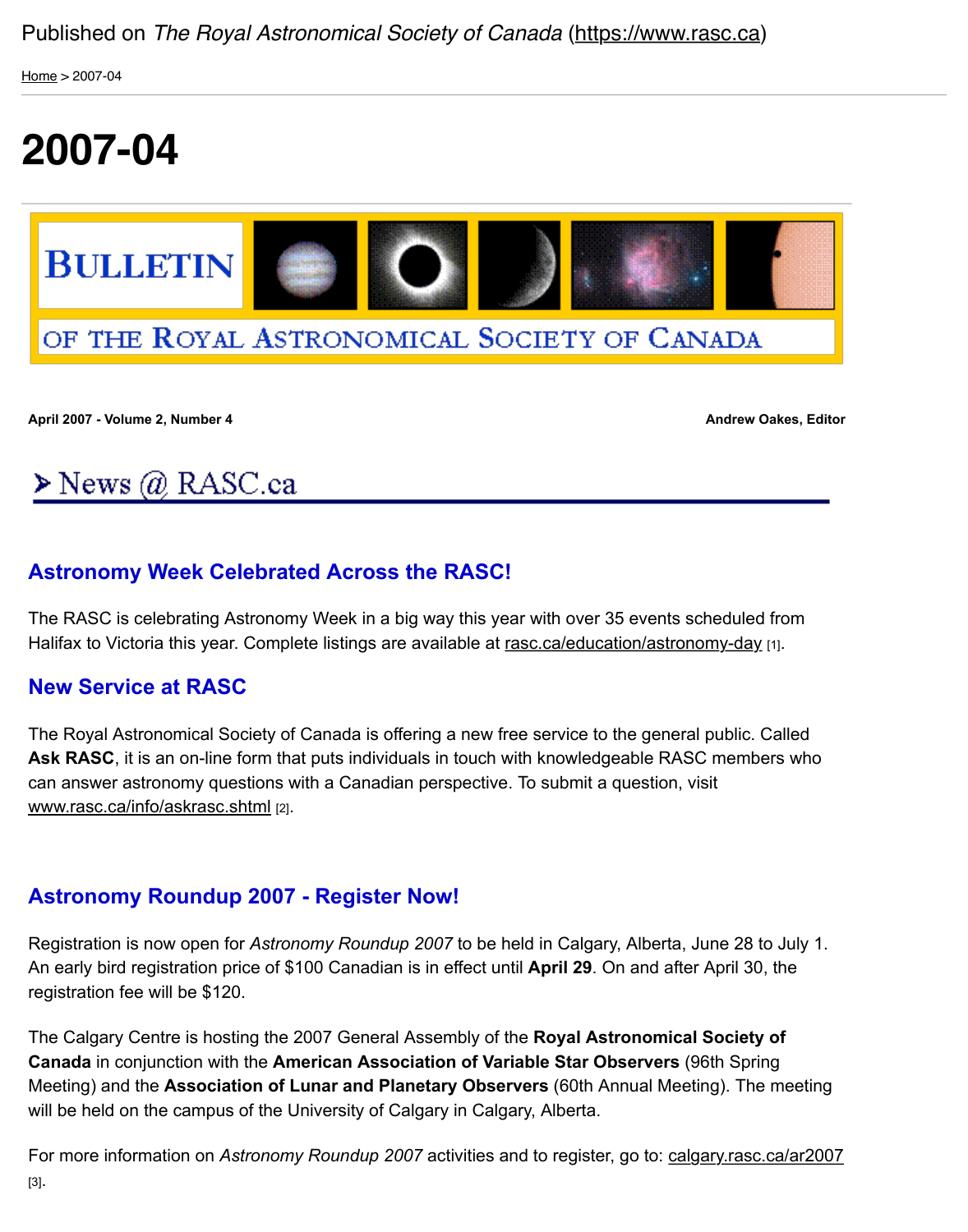### **Interim Secretary Appointed**

[Due to person](https://www.rasc.ca/news/flash-minutes-nc071)al reasons, Society Secretary **Stan Runge** has stepped down from his position. The National Executive has appointed National Recorder **James Edgar** to the post until the 2008 General Assembly in Toronto.

#### **Sky in April 2007**

**Gary Boyle** (Ottawa) offers his monthly heads-up on what can be viewed on a clear Canadian spring night. For details see www.rasc.ca/news/The\_Sky\_This\_Month\_-\_April\_2007.shtml [5]. Learn about two constellations -- M106: a lovely spiral galaxy with bright knots, a magnitude of 8.3, about 25 million lightyears away, and one of the brightest galactic examples of Messier's collection; and M51: dubbed the Whirlpool Galaxy, a magnitude 8.4 face-on structure at 37 million lightyears away.

## Across the RASC

### **E-version of April 2007 RASC Journal**

The April 2007 issue of the RASC Journal is now available online. For access, please click www.rasc.ca/currentirasc/2007-apr-hr.pdf [6]. The username is "jrasc2007" and the password is "brightstar".

#### **Niagara Centre Banquet**

The RASC Niagara Centre is hosting its annual banquet on Saturday, April 14th, 2007 from 6:00 p.m. A members are invited to take in this event. Paul Delaney of the Department of Physics and Astronomy, [York University, will be the featured speak](https://www.rasc.ca/content/jrasc-2007-april)er on the subject of *No place like home: Our changing Solar System*, focusing some of the recent science returns for our own celestial backyard. For more information, see www.rasc.ca/news/NiagaraBanquet2007.shtml [7].

#### **Montreal Photos**

Visit the **Montreal Centre's** website for some neat member photos on astronomy and space-related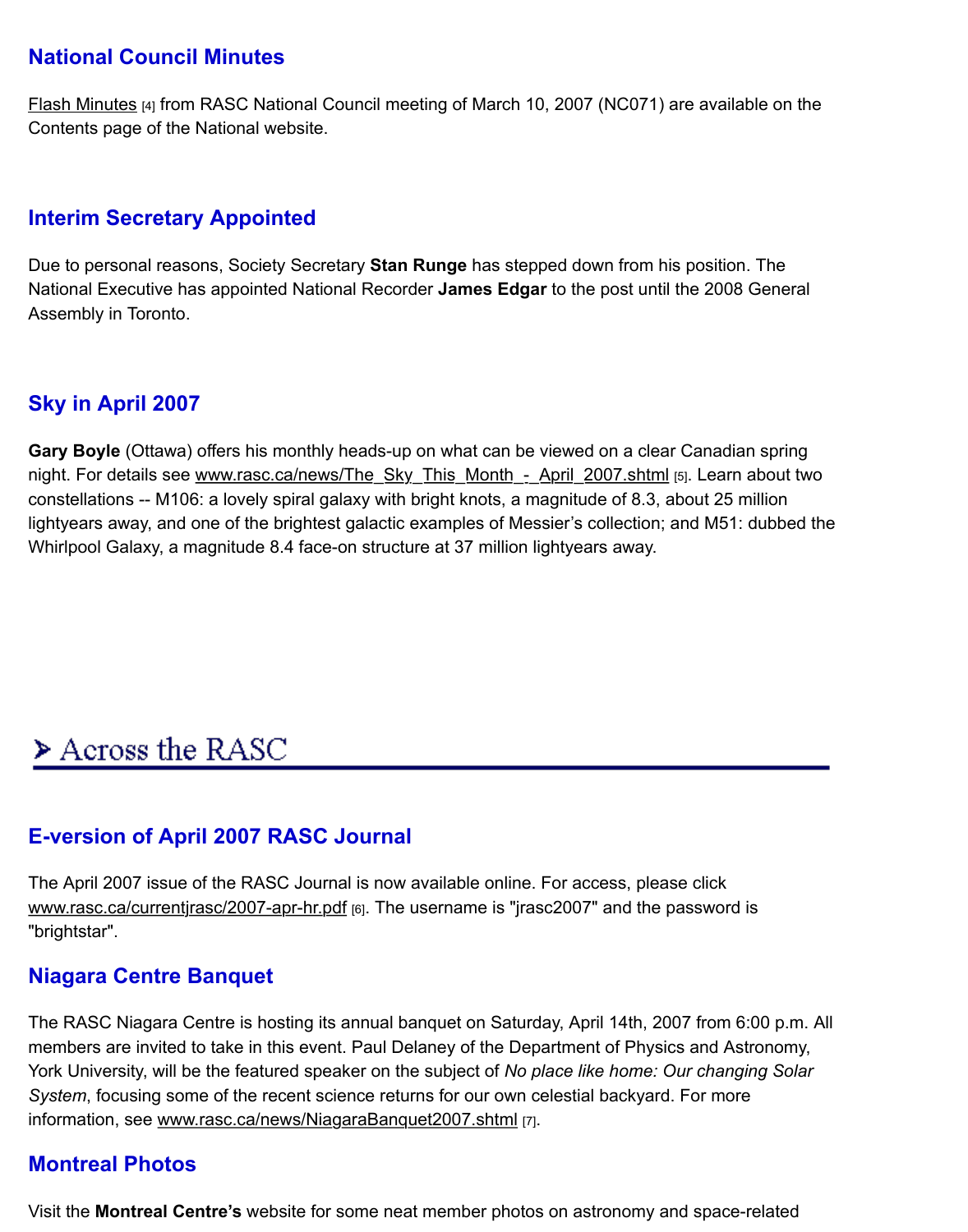



JUPITER: Stack of 70 exposures, 1 - 10 seconds, taken with a Nikon 5000, 8 SCT, 25mm eyepiece; photo by **Bob Cadloff**.

ENTERPRISE: A flashback photo of the Space Shuttle Enterpr atop its modified Boeing 747 carrier flying over Montreal on a goodwill tour some years ago; photo by **Bruno Paul Stenson**.

#### **Co-hosts for 2008 General Assembly**

The **Hamilton**, **Mississauga** and **Toronto** RASC Centres will be co-hosting the Society's *2008 General* Assembly on the campus of York University in the Greater Toronto Area (GTA). This event will take place in co-operation with York University's Department of Physics and Astronomy.

#### **Andrew H.C. Schuh (1954-2007)**

An active member of RASC's Toronto Centre and its webmaster, **Andy Schuh**, died on March 22, 2007 in Toronto. A regular contributor to the Toronto Centre's outreach and administrative activities, and a participant in the RASCals e-mail group, Andy will be missed by many. For more details, see http://rascto.ca/index.php [9].



Andrew H.C. Schuh

#### **SETI Topic of Toronto Member's New SF Novel**

An award-winning science-fiction writer and Toronto Centre member **Robert J. Sawyer** will be launching his new novel, *ROLLBACK*, with a public reading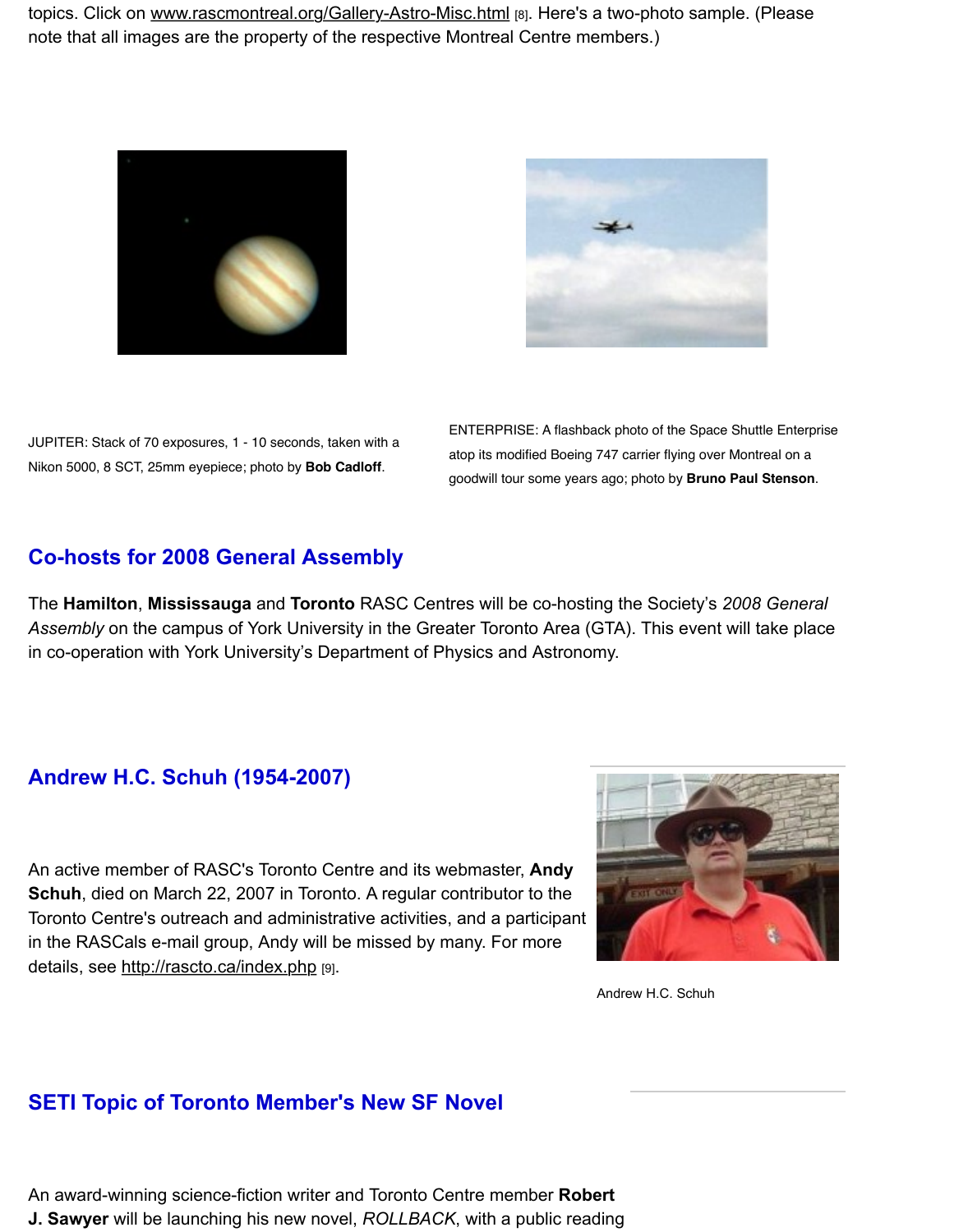

*ROLLBACK*, **Robert J. Sawyer**'s new book

# > RASCals Highlights

Messier Marathons, Sun's Chromosphere, and Photo Manipulation - some of the recent topics on the RASCals Discussion List

#### **Messier Marathons**

On the weekend of March 17-18, 2007, a series of e-mails criss-crossed the country on the RASCals list reporting member attempts at carrying out Messier Marathons -- the search for distant astronomical bodies listed in the Messier Catalogue. Success was varied, as the e-mail discussion showed.

*Quebec:* "At Quebec city, we live under 20 cm of new snow!!!," wrote **Daniel Tardif** (Quebec).

**Ontario:** "It is looking pretty good here in Windsor," wrote **Steve Mastellotto**. "Will be mostly clear in the early evening, then it is supposed to be totally clear overnight. It is just a matter of how quickly the cloud clear out and whether they cover any of the early evening objects."

*Alberta:* "Clouded out in Calgary; we will try again in April, not as good an opportunity as tonight, but its still worth it," wrote **Roger Nelson** (Calgary).

*British Columbia:* "Has anybody got clear skies for the marathon tonight?" asked **Doug Montgomery** (Vancouver). "Here in Vancouver we have heavy rain (even for here)."

**British Columbia:** Meanwhile, three Okanagan Centre members did their Messier Marathon from Marquest 14-15, 2007, despite variable cirrus patches, especially in the south and west skies.

"It was luxurious to have M77 high enough to be an easy catch," **Alan Whitman** reported on RASClist subscribers. As for M74, "this is only the second Messier Marathon that I have succeeded with M74, ou of about ten marathons … As usual, I was the slowest of the bunch. Dave and Dave sailed through the Virgo Clutter, but there was a lot of high cloud over the Virgo Galaxy Cluster when I finally got to it. For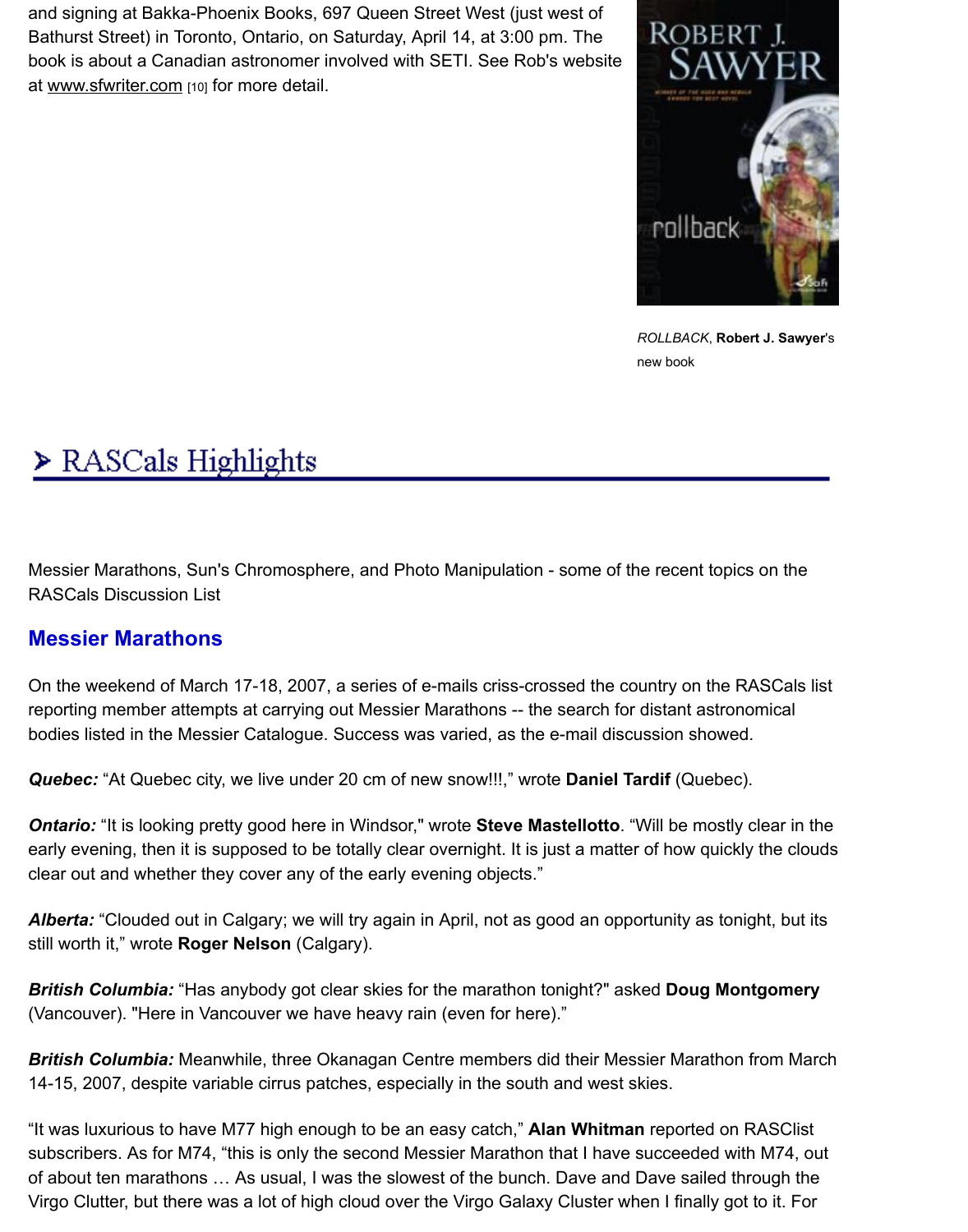*New Mexico:* "Beautifully clear skies in New Mexico... doing a short run of images," noted **Craig Breckenridge**. "Chris Graham did a run Thursday (104 objects) and Friday night (6 objects) for a complete set of colour images of the Marathon."

### **Moon Eclipse – Photo Manipulation**

"For those who were socked in with clouds during the [March 2007 Lunar] eclipse, there's a beautiful photo of totality on APOD [Astronomy Picture of the Day]," wrote RASClist member **Dave Roles** in a collegial attempt to give other list readers a heads-up of a great pic. (See antwrp.gsfc.nasa.gov/apod/ap070308.html [11].)

But **Dave Chapman**, wrote back: "Indeed the image is dramatic, although my initial reaction (as one who observed the eclipse with eyes and binoculars) was 'unreal'." Dave boosted the magnitude limits on his *Voyager III* program, verified that the star field was correct and to scale. The APOD "photo" caption admitted that the image was a combination of two exposures and that many of the stars would have be too faint to see.

"I am not certain where one draws the line on image alteration, but for me the line has been crossed with this image, on the basis that it departs too far from the perceptual experience. Let's call it 'art'…. So, all am saying is: if you missed the eclipse, my condolences...but you did not miss the view suggested by the image!"

### **Magnetic Vortex**

On March 21, 2007, **NASA** released never-before-seen movies of intense activity (a magnetic vortex almost as big as Earth) in an unexpected place on the Sun – the chromosphere. The images were captured by a space telescope onboard Japan's **Hinode** spacecraft. For the full story, see science.nasa.gov/headlines/y2007/21mar\_chromosphere.htm?list778348 [12].

The RASCals e-mail list is the RASC's town hall where members from across the country gather to chat about astronomy in general. T subscribe to this member-focused forum, visit www.rasc.ca/discussion [13].

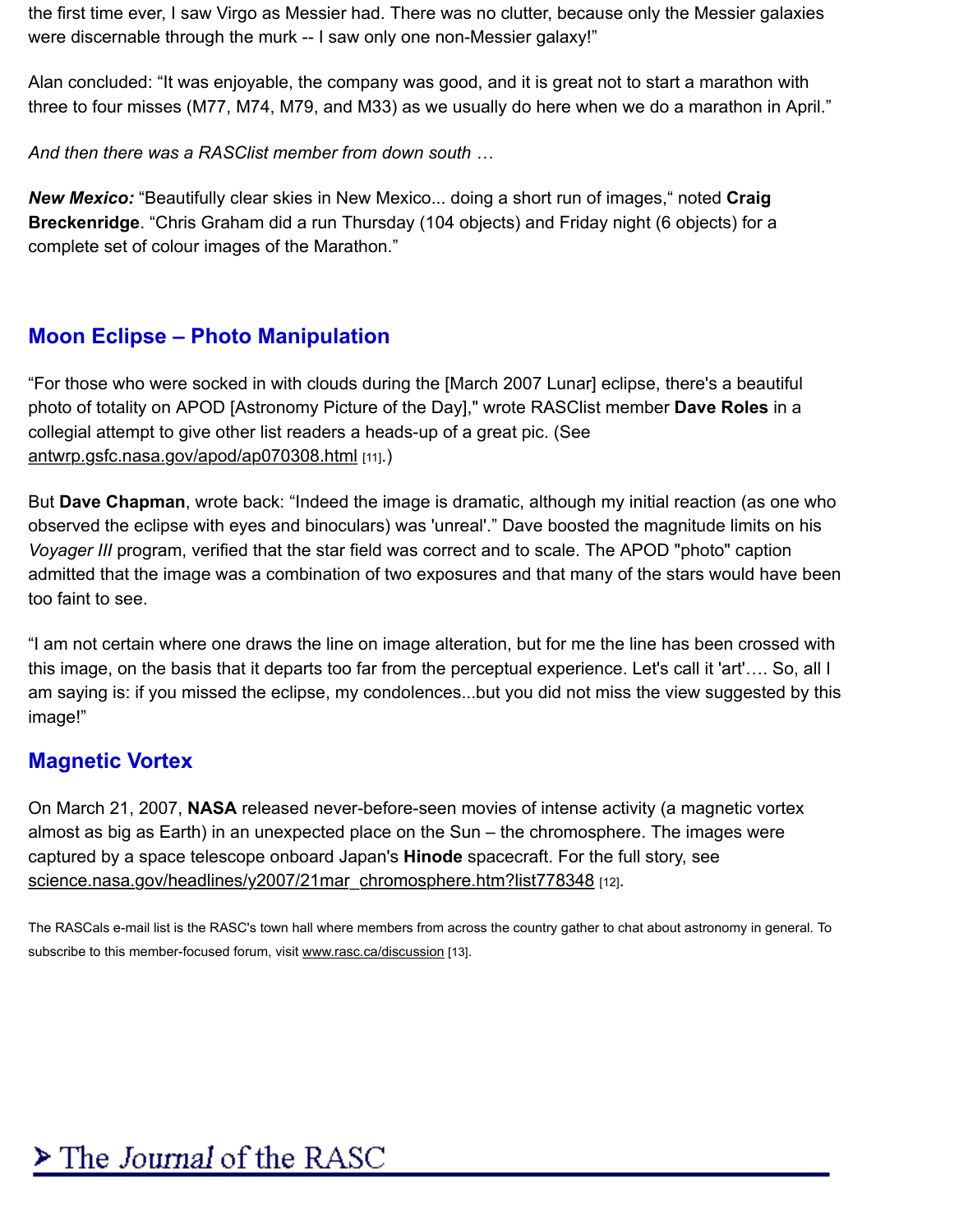The December 2006 issue of the *Journal* is a special "collector's" edition, celebrating the 100th year of publication. Extra paper copies are available from the National Office.

To view an e-version click on to www.rasc.ca/currentjrasc/2006-dec-hr.pdf [14]. Access requires the user name "jrasc2007" and password "brightstar".



## Dates to Remember

- **April 14 Niagara Centre's Annual Banquet [7]** 
	- **April 21** Draw Date for at Saskatoon Centre's Raffle
	- **April 21** International Astronomy Day [1]
	- **April 29** GA Early Bird Registration Deadline [3]
	- **April 30** Notification of accepted papers/poster for 2007 General Assembly
	- **June 28 July 1** General Assembly (Calgary) [3]



**The Royal Astronomical Society of Canada** [136 Dupont Street, To](https://www.rasc.ca/astronomy-day)ronto, ON M5R 1V2 CANADA [Tel: 416-924-7973 Fax: 416-9](http://www.calgary.rasc.ca/ar2007/)24-2911

[Member Service: mempub@rasc.ca](http://www.calgary.rasc.ca/ar2007/) [15] Visit Us at: www.rasc.ca [16]

The *Bulletin* of the Royal Astronomical Society of Canada is a benefit of membership in the Society.